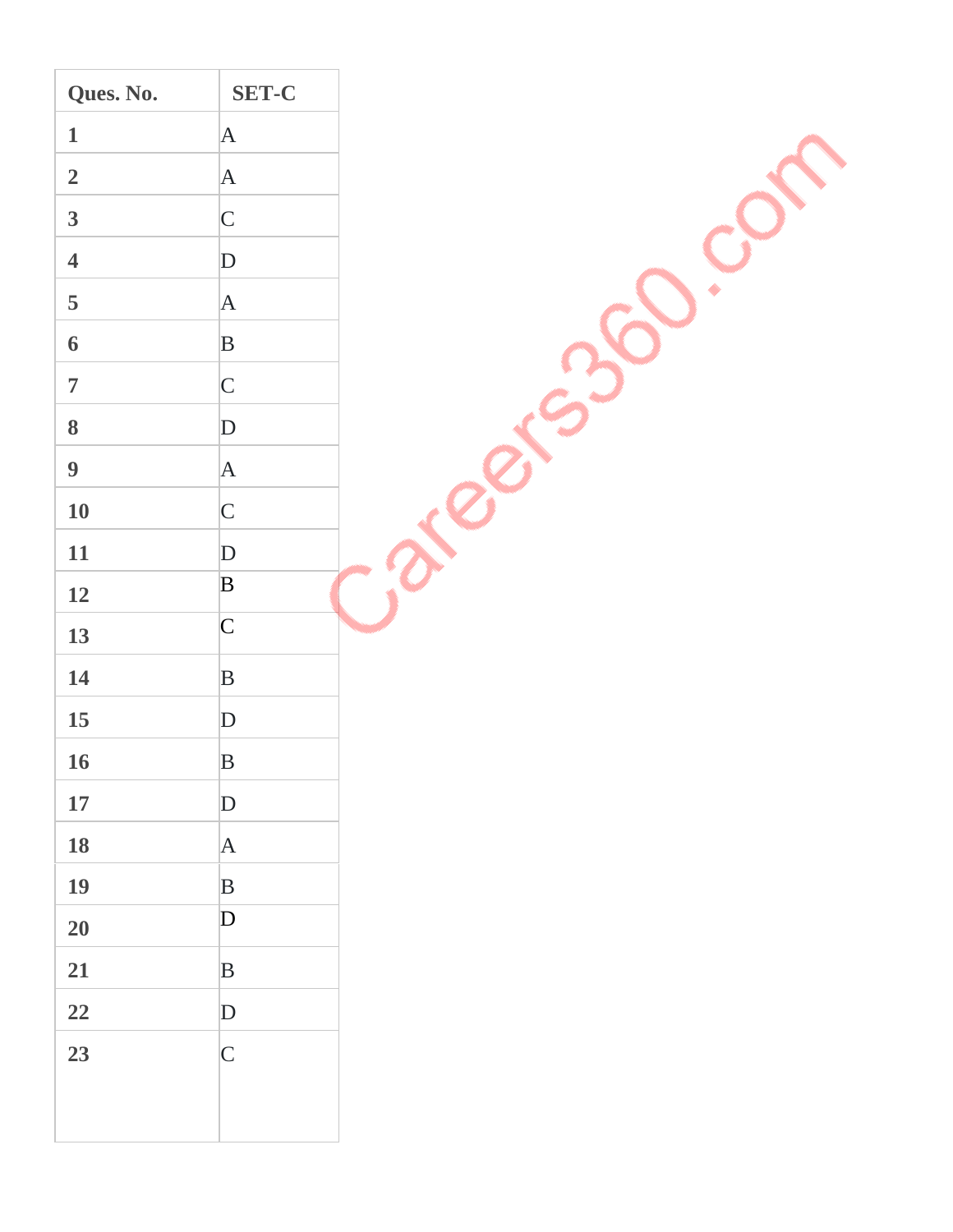| 24         | A                                                                                                                                                                                                                                                                                                                                                                                                                                                        |  |
|------------|----------------------------------------------------------------------------------------------------------------------------------------------------------------------------------------------------------------------------------------------------------------------------------------------------------------------------------------------------------------------------------------------------------------------------------------------------------|--|
| 25         | $\mathsf{A}% _{T}=\mathsf{A}_{T}\!\left( a,b\right) ,\ \mathsf{A}_{T}=\mathsf{A}_{T}\!\left( a,b\right) ,\ \mathsf{A}_{T}=\mathsf{A}_{T}\!\left( a,b\right) ,\ \mathsf{A}_{T}=\mathsf{A}_{T}\!\left( a,b\right) ,\ \mathsf{A}_{T}=\mathsf{A}_{T}\!\left( a,b\right) ,\ \mathsf{A}_{T}=\mathsf{A}_{T}\!\left( a,b\right) ,\ \mathsf{A}_{T}=\mathsf{A}_{T}\!\left( a,b\right) ,\ \mathsf{A}_{T}=\mathsf{A}_{T}\!\left( a,b\right) ,\ \mathsf{A}_{T}=\math$ |  |
|            |                                                                                                                                                                                                                                                                                                                                                                                                                                                          |  |
| 26         | $\mathbf{D}$                                                                                                                                                                                                                                                                                                                                                                                                                                             |  |
| ${\bf 27}$ | $\, {\bf B}$                                                                                                                                                                                                                                                                                                                                                                                                                                             |  |
| 28         | $\mathbf B$                                                                                                                                                                                                                                                                                                                                                                                                                                              |  |
| 29         | $\mathbf{D}$                                                                                                                                                                                                                                                                                                                                                                                                                                             |  |
| 30         | $\mathbf{D}$                                                                                                                                                                                                                                                                                                                                                                                                                                             |  |
| 31         | ${\bf D}$                                                                                                                                                                                                                                                                                                                                                                                                                                                |  |
| 32         | $\mathsf{C}$                                                                                                                                                                                                                                                                                                                                                                                                                                             |  |
| 33         | $\, {\bf B}$                                                                                                                                                                                                                                                                                                                                                                                                                                             |  |
| 34         | $\mathsf C$                                                                                                                                                                                                                                                                                                                                                                                                                                              |  |
| 35         | $\mathbf{D}$                                                                                                                                                                                                                                                                                                                                                                                                                                             |  |
| 36         | $\, {\bf B}$                                                                                                                                                                                                                                                                                                                                                                                                                                             |  |
| 37         | $\mathbf{D}$                                                                                                                                                                                                                                                                                                                                                                                                                                             |  |
| 38         | $\mathbf{A}$                                                                                                                                                                                                                                                                                                                                                                                                                                             |  |
| 39         | $\mathbf{A}$                                                                                                                                                                                                                                                                                                                                                                                                                                             |  |
| 40         | $\mathbf{D}$                                                                                                                                                                                                                                                                                                                                                                                                                                             |  |
| 41         | $\mathsf{C}$                                                                                                                                                                                                                                                                                                                                                                                                                                             |  |
| 42         | A                                                                                                                                                                                                                                                                                                                                                                                                                                                        |  |
| 43         | $\mathsf{C}$                                                                                                                                                                                                                                                                                                                                                                                                                                             |  |
| 44         | A                                                                                                                                                                                                                                                                                                                                                                                                                                                        |  |
| 45         | $\mathsf{C}$                                                                                                                                                                                                                                                                                                                                                                                                                                             |  |
| 46         | $\, {\bf B}$                                                                                                                                                                                                                                                                                                                                                                                                                                             |  |
| 47         | D                                                                                                                                                                                                                                                                                                                                                                                                                                                        |  |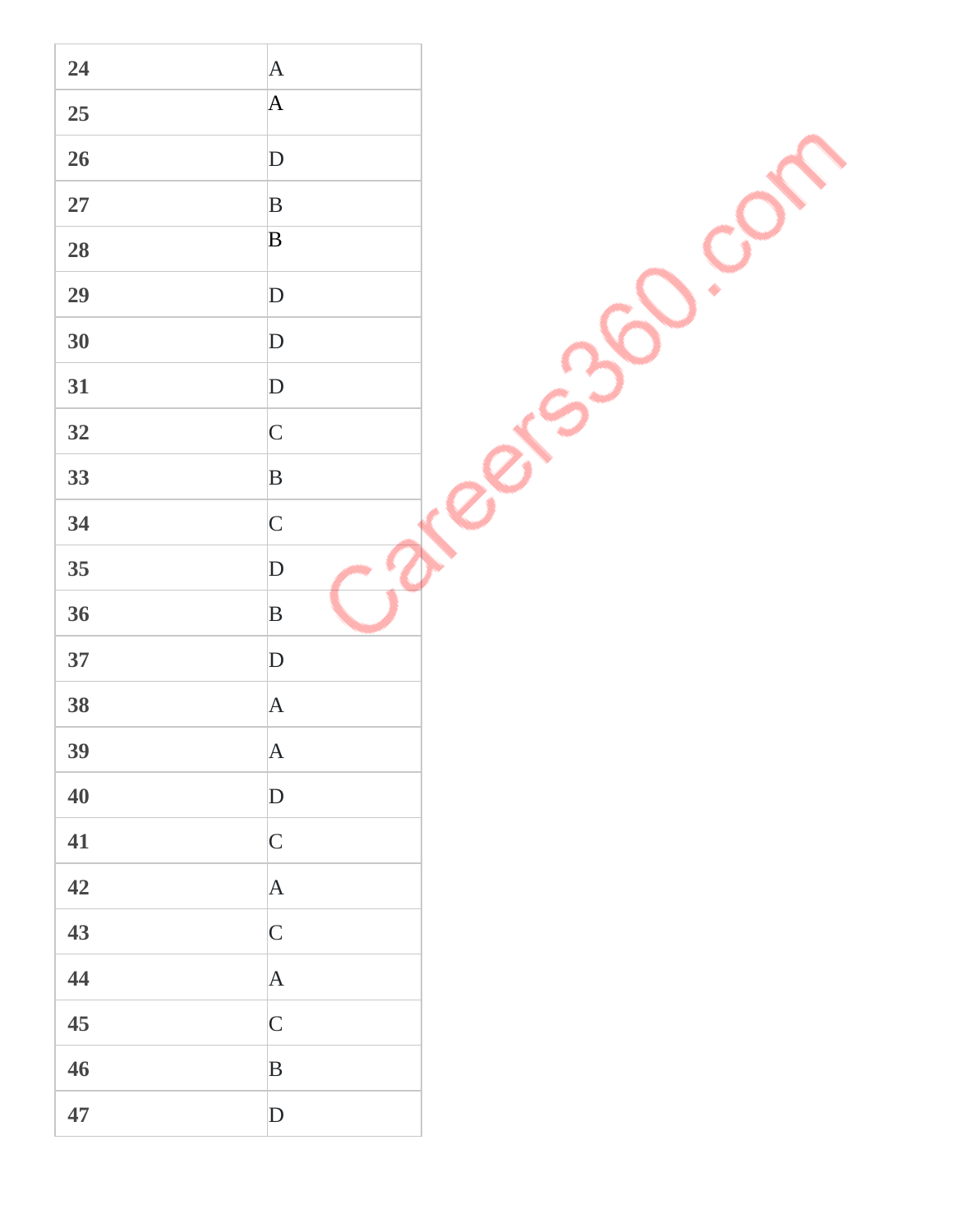| 48   | $\mathbf{c}$ |  |
|------|--------------|--|
| 49   | D            |  |
| 50   | $\, {\bf B}$ |  |
| 51   | $\mathbf{A}$ |  |
| 52   | $\mathbf{D}$ |  |
| 53   | A            |  |
| 54   | A            |  |
| 55   | $\, {\bf B}$ |  |
| 56   | ${\bf D}$    |  |
| 57   | ${\bf D}$    |  |
| 58   | A            |  |
| 59   | $\, {\bf B}$ |  |
| 60   | ${\bf D}$    |  |
| 61   | $\mathbf{D}$ |  |
| 62   | $\mathbf{A}$ |  |
| 63   | $\, {\bf B}$ |  |
| 64   | $\mathbf{D}$ |  |
| 65   | $\mathbf{D}$ |  |
| 66   | A            |  |
| 67   | $\, {\bf B}$ |  |
| 68   | $\, {\bf B}$ |  |
| 69   | D            |  |
| 70   | $\mathbf B$  |  |
| 71   | $\mathbf{D}$ |  |
| $72$ | $\mathsf{C}$ |  |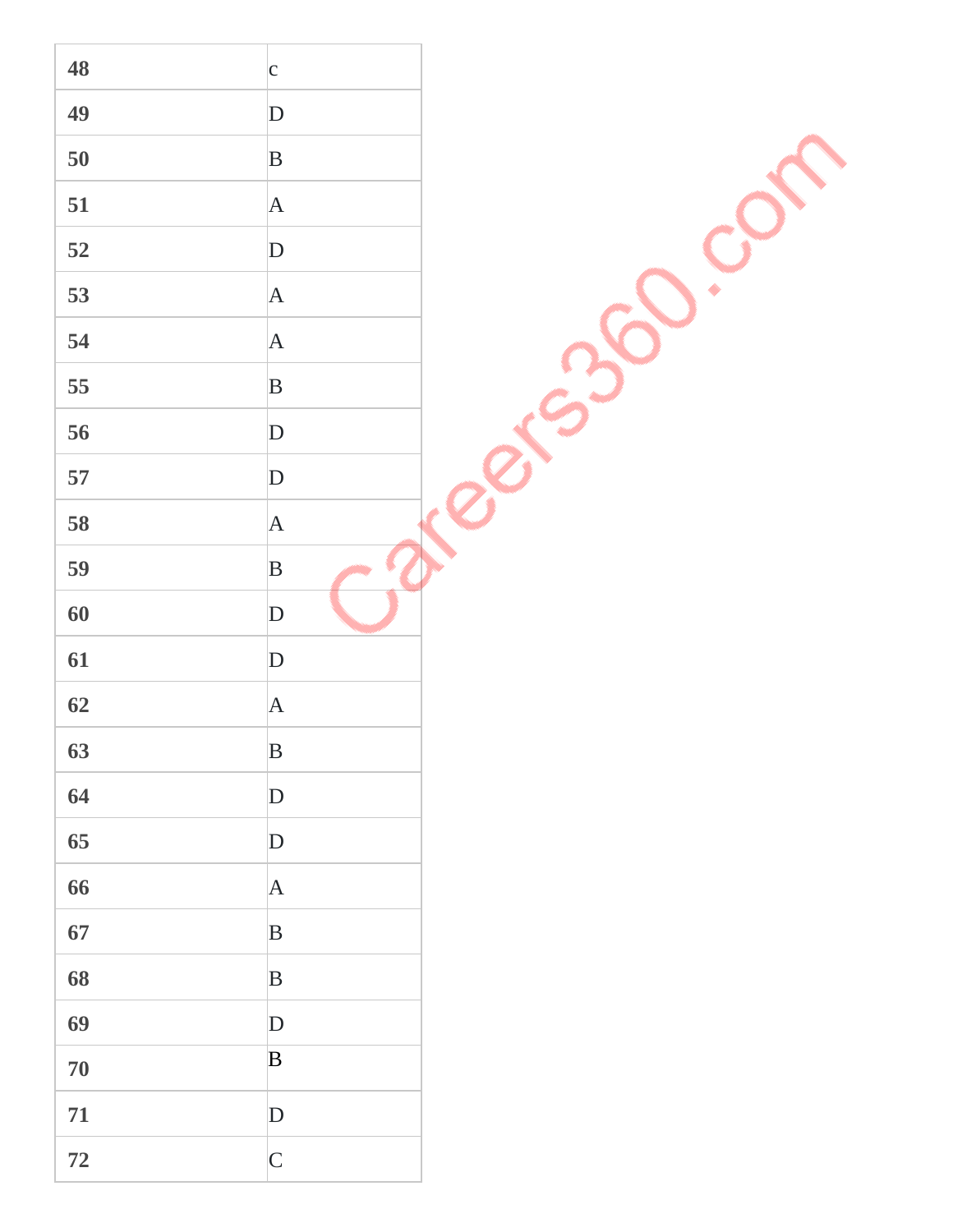| 73     | $\vert$ A       |  |
|--------|-----------------|--|
| 74     | $\mathbf A$     |  |
| 75     |                 |  |
|        | $\mathbf B$     |  |
| 76     | $\vert A \vert$ |  |
| $77\,$ | $\overline{C}$  |  |
| 78     | $\mathbf{A}$    |  |
| 79     | $\mathbf{A}$    |  |
| 80     | $\mathbf B$     |  |
| 81     | $\mathbf D$     |  |
| 82     | $\, {\bf B}$    |  |
| 83     | ${\bf D}$       |  |
| 84     | $\mathsf{C}$    |  |
| 85     | $\mathsf{C}$    |  |
| 86     | $\mathbf A$     |  |
| 87     | $\overline{C}$  |  |
| 88     | $\mathbf D$     |  |
| 89     | $\mathbf D$     |  |
| 90     | $\vert$ A       |  |
| 91     | $\mathsf{C}$    |  |
| 92     | $\mathbf D$     |  |
| 93     | $\, {\bf B}$    |  |
| 94     | $\, {\bf B}$    |  |
| 95     | $\mathbf A$     |  |
| 96     | ${\bf D}$       |  |
| 97     | $\mathsf{C}$    |  |